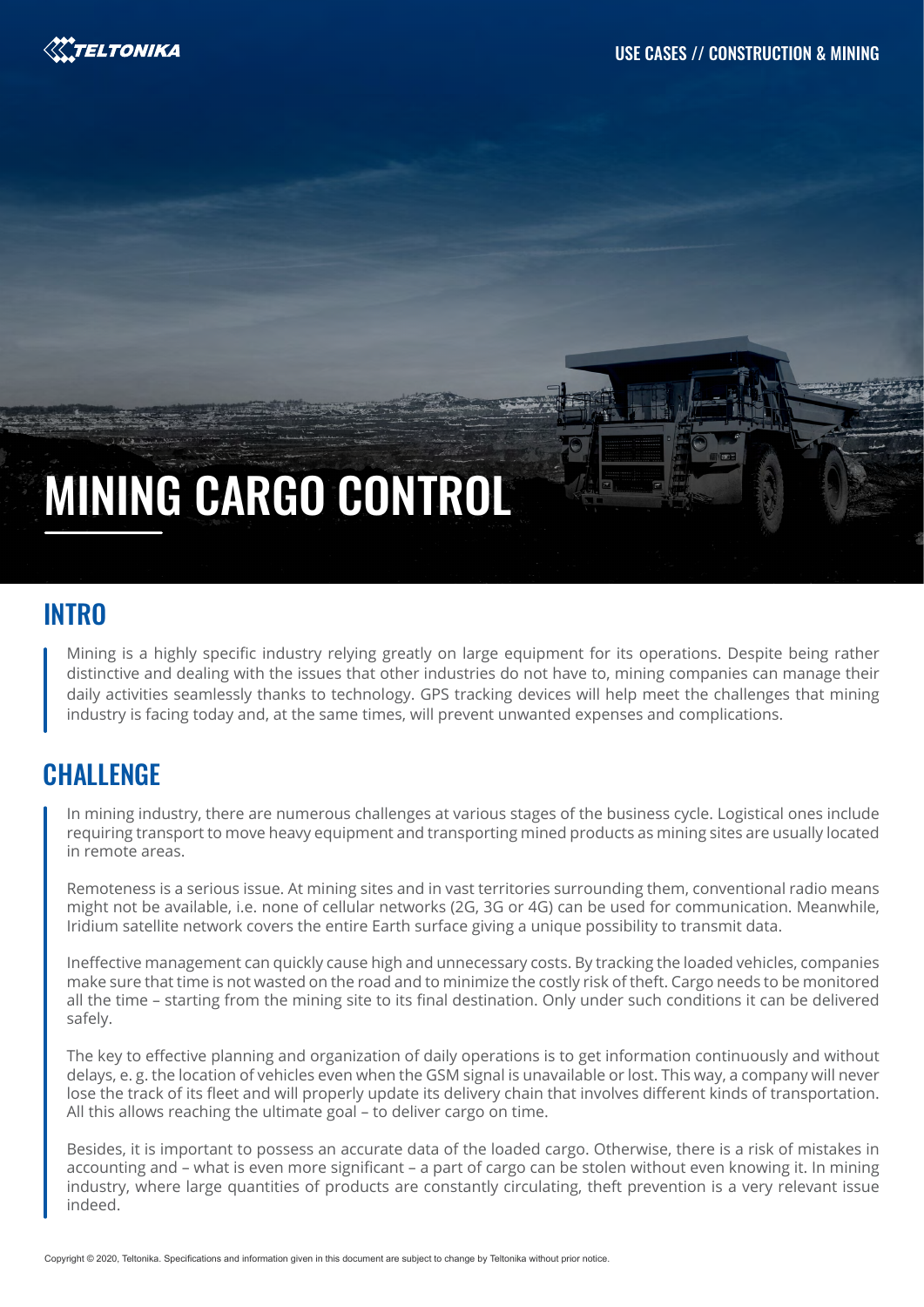

#### **SOLUTION**

Teltonika GPS tracker FMB640 provides you with the most accurate tracking data. By having such information at hand, you can make up-to-date decisions and save time needed for cargo delivery. As a result, more deliveries can be accomplished in the same period of time.

Additionally, when GSM network is not available, Teltonika satellite terminal TSM232 can be used to transfer data to server via Iridium satellite network. From North Pole to South Pole – it is the only network system to work at each and every corner of the globe. Hence, the information will be available without interruptions letting you always be in control of your fleet.

Getting accurate data of the loaded cargo is possible by using load sensors that measure weight. This functionality will help both keep precise accounting records and prevent theft. If somebody tries to steal a part of cargo, the operator will get information on cargo weight difference.

Also, to protect a cargo, setting vehicle geozones is a must, i.e. marking manually a virtual fence or a perimeter of a physical location. Vehicle will be allowed to be operated in a certain zone only. In case of trespassing a geozone, an instant notification will be sent.

Another safety measure is enabling driver identification, so that only the authorized person can ride a vehicle. As for keeping drivers safe, in case of danger, a panic button can be pressed to request for immediate help.

The functionality of fuel monitoring is used to read vehicle's fuel level and consumption. Thus, mining companies are able to use their resources more efficiently and save costs.

FMB640 is a tracker for professional applications with external GNSS and GSM high-gain antennas. They are especially suitable for mining equipment and can secure a high-quality network connection. Otherwise, in case of trackers with internal antennas, GPS and GSM signals can be easily blocked by the solid metal surfaces of the vehicle.

FMB640 is designed for complex solutions where one device can do multiple tasks. Features like FMS CAN data (J1939), fuel CAN data (J1708), satellite terminal TSM232 connected via RS232, Dual-SIM, possibilities to identify driver with iButton or RFID via 1-wire will maximize your fleet's efficiency.

## TOPOLOGY



Copyright © 2020, Teltonika. Specifications and information given in this document are subject to change by Teltonika without prior notice.